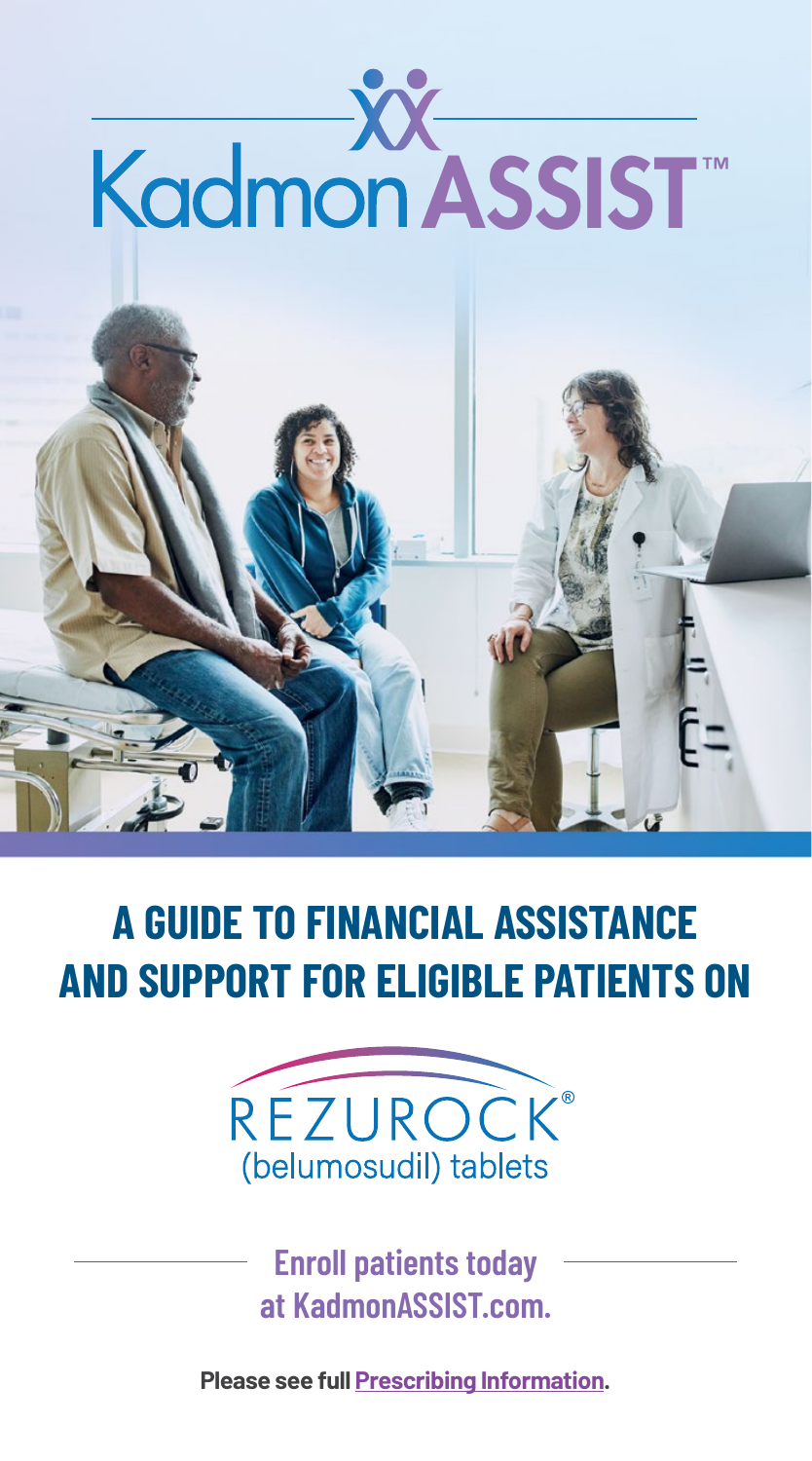### **Kadmon ASSISTTM**: **A comprehensive source for patient support**

Kadmon ASSIST is committed to ensuring that patients and their caregivers get what they need, every step of the way.

### Kadmon ASSIST offers coverage verification, financial assistance and patient support services



#### **INSURANCE**

Navigating coverage and providing insurance assistance

*See pages 4 and 5*



#### **ACCESS**

Providing a free 30-day supply of REZUROCK® (belumosudil) to eligible patients who experience delays or gaps in their insurance coverage

*[See pages 6 and 7](#page-5-0)*



#### **CO-PAY**

Co-pay savings program for commercially or privately insured patients

*See page 8*



#### **EDUCATION**

Connecting with nurses regarding disease management and treatment with REZUROCK

*See page 9*

Visit **[KadmonASSIST.com](https://kadmonassist.com/index.html?utm_source=kadmon_assist_website&utm_medium=printpiece&utm_campaign=mat-us-2202896&utm_content=kadmon_assist)** to get started.

**2**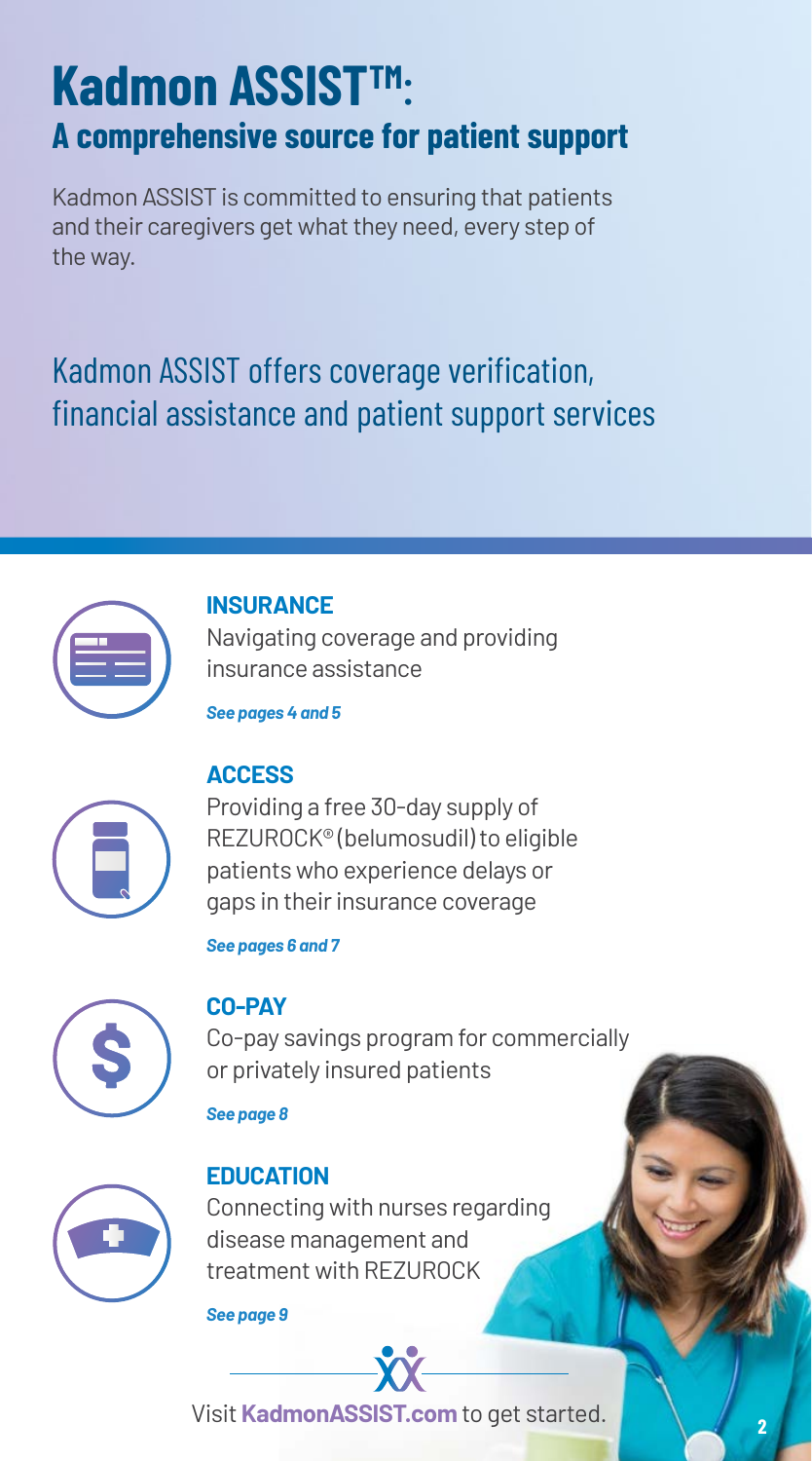# **GETTING STARTED**

There are multiple ways to enroll patients into Kadmon ASSIST<sup>™</sup>.

2

Complete the **online** enrollment form at **[KadmonASSIST.com](https://kadmonassist.com/index.html?utm_source=kadmon_assist_website&utm_medium=printpiece&utm_campaign=mat-us-2202896&utm_content=kadmon_assist2)**. 1

**Download** a paper enrollment form at [KadmonASSIST.com](https://kadmonassist.com/index.html?utm_source=kadmon_assist_website&utm_medium=printpiece&utm_campaign=mat-us-2202896&utm_content=kadmon_assist2); then complete and **fax it to 1-833-635-1481**.

Call **1-844-KADMON1 (523-6661)**, Monday through Friday, 8 am-8 pm ET. 3

No account is required to enroll. Please make sure to include the required patient and prescriber information to help expedite enrollment.

Upon enrollment, a benefits investigation may be completed to determine which services the patient is eligible to receive. *See pages 4 to 9 for more information about our services.*

Kadmon ASSIST will also help identify a specialty pharmacy in the REZUROCK network that can fill the patient's prescription and coordinate delivery of their medication.

### **WHAT HAPPENS NEXT?**

- Your office will receive a Welcome Call within 2 business days to review the program services and offerings and to discuss the next steps
- A Summary of Benefits will be faxed to your office
- A Kadmon ASSIST Case Manager will call your office within 1 business day of receiving the Summary of Benefits to review and discuss the findings
- If information is missing from the enrollment form, a Kadmon ASSIST Case Manager will contact you

#### **Please see full [Prescribing Information](https://bit.ly/3uL3Wu9). <sup>3</sup>**

Columbia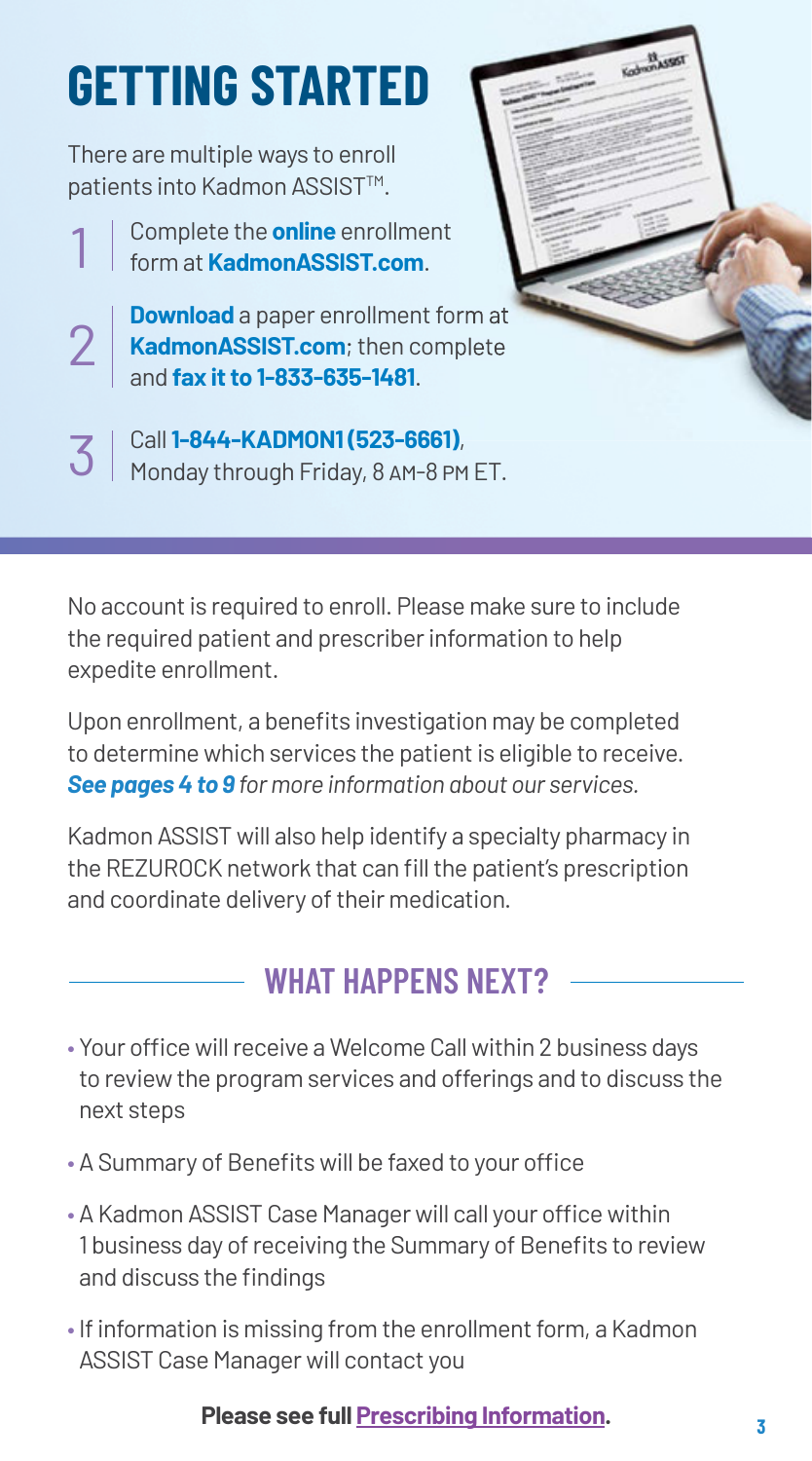## **NAVIGATING INSURANCE AND ACCESS**

Kadmon ASSIST<sup>™</sup> Case Managers may be able to assist patients with access issues

Kadmon ASSIST is dedicated to helping insured, uninsured and underinsured patients obtain REZUROCK® (belumosudil).

#### **FOR THOSE WHO ARE INSURED**

Case Managers will verify whether patients' insurance plans cover REZUROCK and provide details regarding their out-of-pocket costs. They can also help your office navigate the following:

- **Prior authorization (PA):** A PA is sometimes required before certain medications can be prescribed
- **Formulary exception:** This exception attempts to obtain coverage for medications that are not listed on formulary for patients' insurance plans
- **Tiering exception:** This exception attempts to reduce patients' out-of-pocket costs to an amount they can afford

Kadmon ASSIST will gather all relevant information to support the completion and submission of a PA/Nonformulary Exception (NFE) form. If the PA/NFE form is denied, Kadmon ASSIST will offer assistance with appeals.

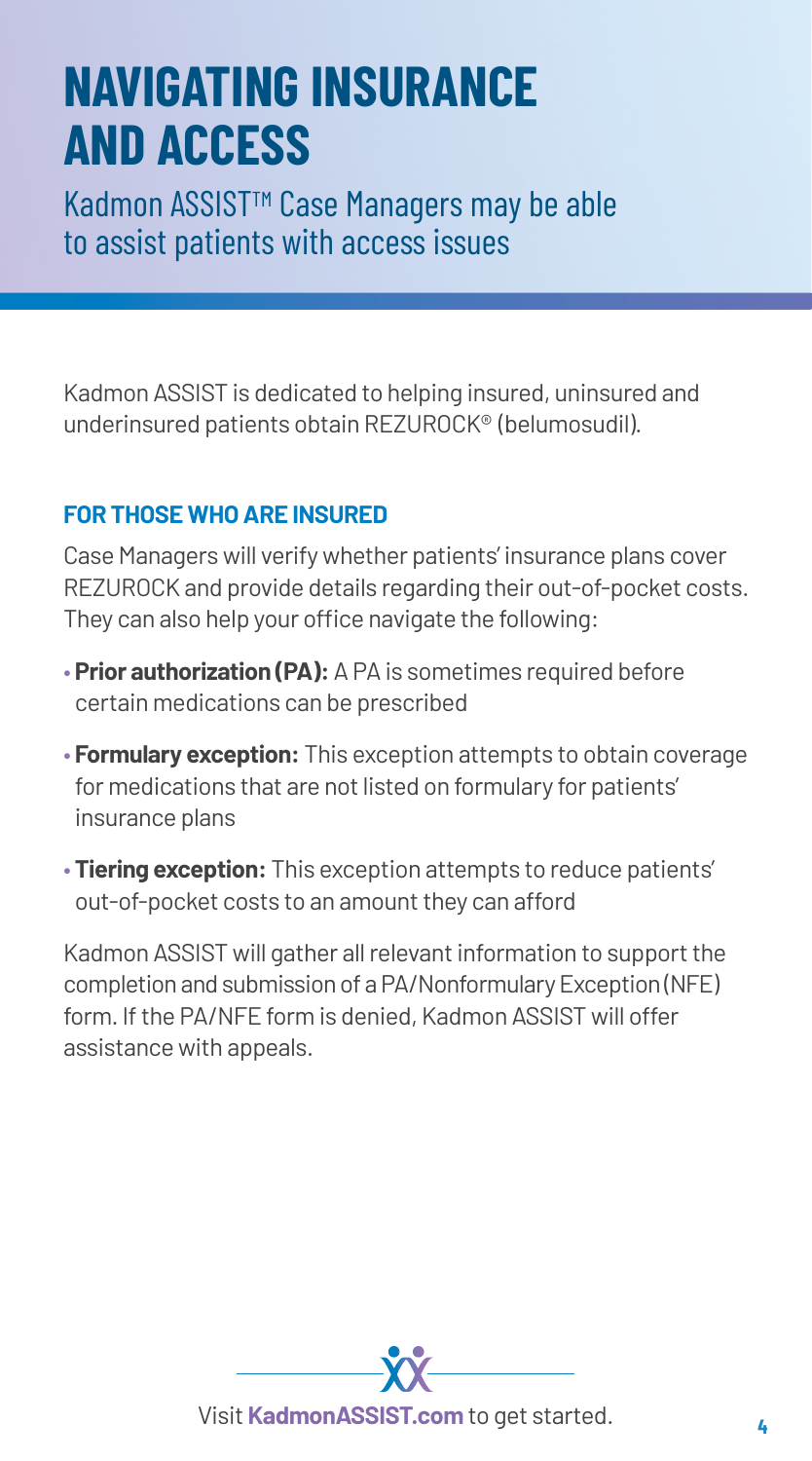# **NAVIGATING INSURANCE AND ACCESS (cont)**

#### **FOR THOSE WHO ARE INSURED (cont)**

Upon PA approval, a Kadmon ASSIST™ Case Manager will follow up with the provider to address any outstanding questions or concerns they may have.

Institutions seeking Kadmon ASSIST PA/appeals assistance are offered the option to have their prescription returned once approved so they can dispense product directly to patients.

**7**

Please see full<br>Prescribing Information.<br>**Prescribing Information. [Prescribing Information.](https://bit.ly/3uL3Wu9)**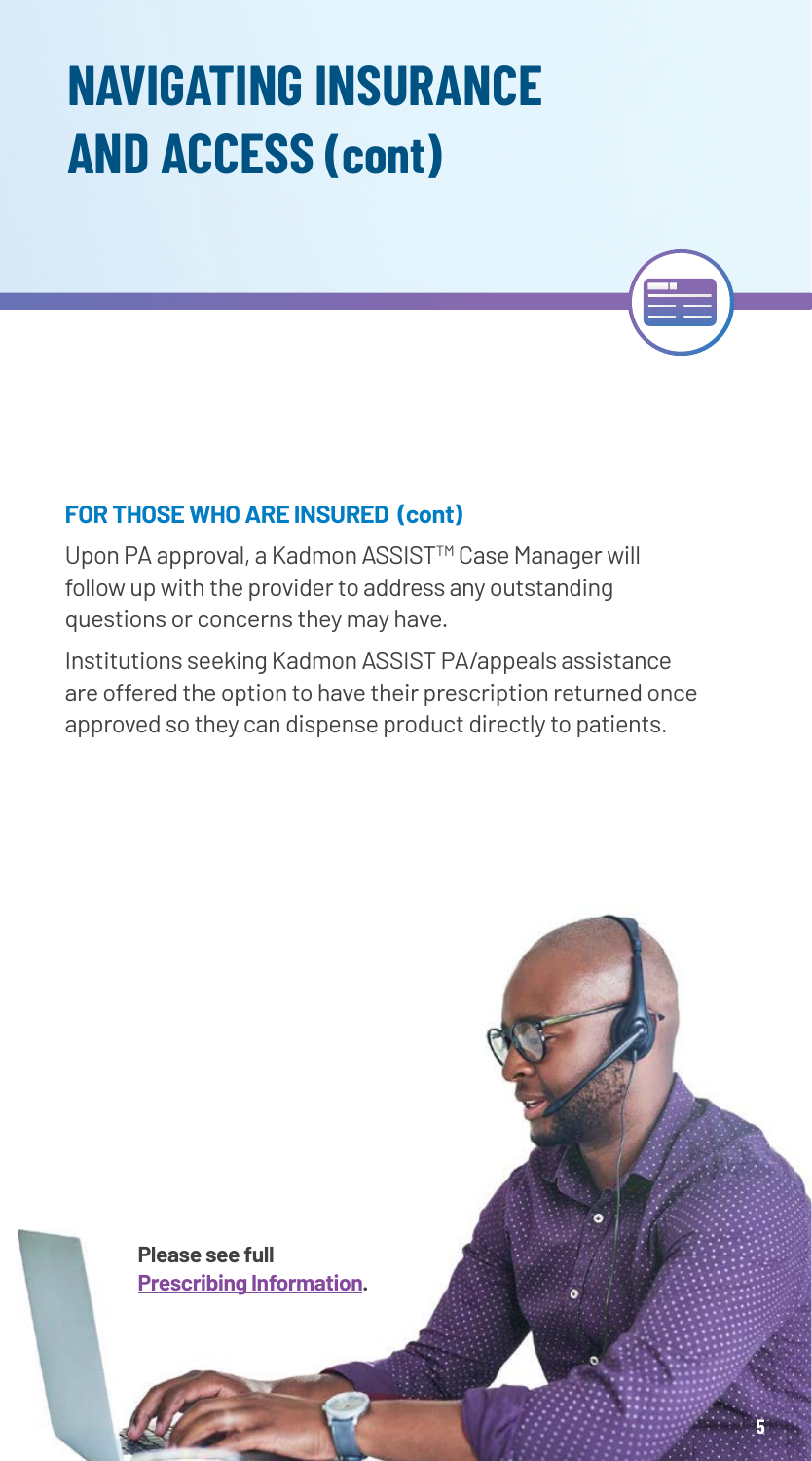### <span id="page-5-0"></span>Kadmon ASSIST™ offers programs that may provide a **FREE 30-DAY SUPPLY OF REZUROCK**

to eligible patients who experience delays or gaps in their insurance coverage

#### **FOR THOSE STARTING THERAPY**

The **Quick Start Program** delivers a free 30-day supply of REZUROCK® (belumosudil) to eligible patients who are experiencing a delay in their coverage decision for their first REZUROCK prescription.

*Patients must have commercial, private or government insurance.*

#### **FOR THOSE ALREADY ON THERAPY**

The **Bridge Program** delivers a free 30-day supply of REZUROCK to eligible patients who are facing an interruption in their insurance coverage.

*Patients must have commercial or private insurance.*

#### **FOR THOSE WHO ARE UNINSURED OR UNDERINSURED**

The **Kadmon ASSIST Patient Assistance Program (PAP)** helps eligible patients who do not have insurance coverage or who have trouble affording REZUROCK. Through the PAP, patients may be eligible to receive a free supply of REZUROCK for up to 12 months.

#### **REFERRALS TO INDEPENDENT FOUNDATIONS**

Patients who are not eligible for any affordability programs through Kadmon ASSIST may be referred to an independent charitable foundation for assistance.

All patients are eligible for benefits investigation and verification services, as well as adherence support.

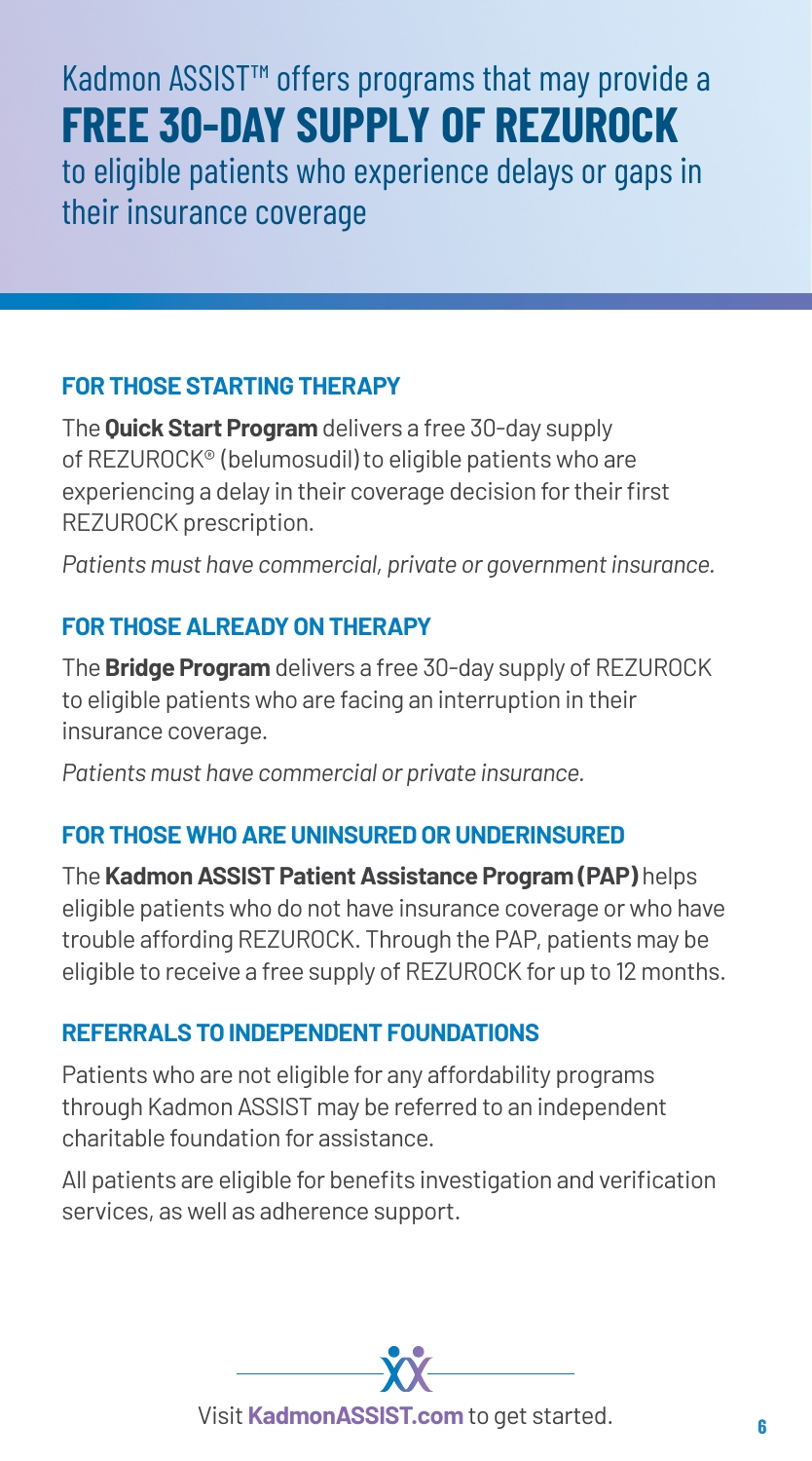# **ASSISTANCE WITH OBTAINING REZUROCK® (belumosudil)**

#### **PRODUCT DELIVERY COORDINATION**

Kadmon ASSIST™ will help identify a specialty pharmacy within the REZUROCK network and help coordinate product shipment to a preferred address.



Eligibility is based on diagnosis, income and other factors. For full Terms and Conditions, please visit **[KadmonASSIST.com](https://kadmonassist.com/?utm_source=kadmonassistbrochure&utm_medium=brochure&utm_campaign=matus2202896v1&utm_content=assistlink)** or call **1-844-KADMON1 (523-6661), Monday through Friday, 8 am-8 pm ET**.

#### **<sup>7</sup> Please see full [Prescribing Information](https://bit.ly/3uL3Wu9).**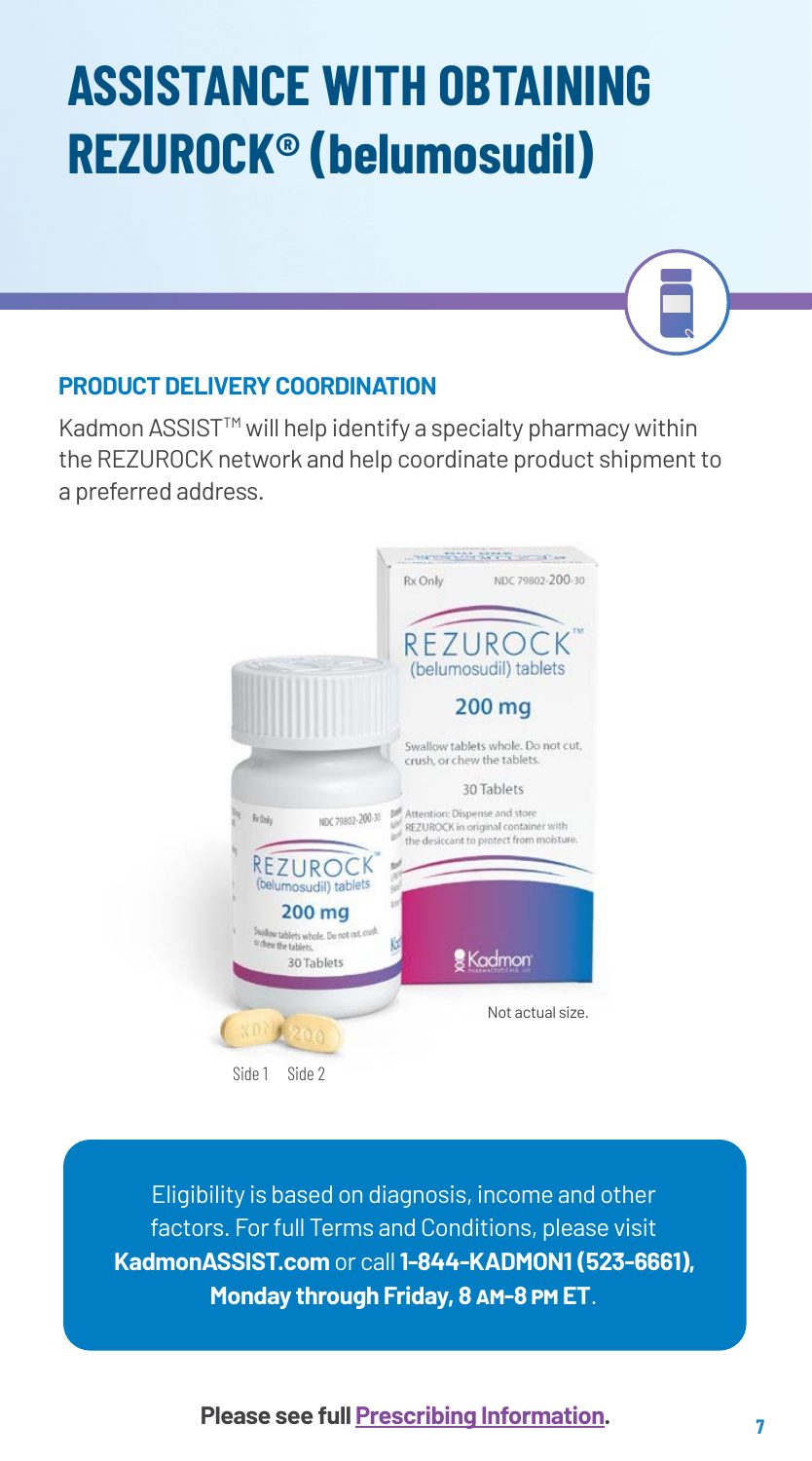## **PAYING FOR THEIR PRESCRIPTION**

Eligible patients with commercial or private insurance can save on out-of-pocket costs

With the Kadmon ASSIST™ Commercial Co-pay Savings Program, eligible patients with commercial or private insurance may pay no more than \$10 per month for their prescription.<sup>a</sup>

There are multiple ways to enroll a patient in the Commercial Co-pay Savings Program.

Online: Complete the enrollment form at**[KadmonASSIST.com](https://kadmonassist.com/index.html?utm_source=kadmon_assist_website&utm_medium=printpiece&utm_campaign=mat-us-2202896&utm_content=kadmon_assist_5)**

Phone: Call**1-844-KADMON1 (523-6661)**to speak with a patient's Case Manager, **Monday through Friday, 8 am-8 pm ET**

 $3$  Specialty Pharmacy Network

1

2

#### **Amber Specialty Pharmacy**

**Phone:** 1-888-370-1724 **Fax:** 1-402-896-3774 **[amberpharmacy.com](https://bit.ly/3M6EHbt)** 

#### **Biologics by McKesson**

**Phone:** 1-800-850-4306 **Fax:** 1-800-823-4506 **[biologics.mckesson.com](https://bit.ly/3uLXuTR)**

#### **Onco360 Oncology Pharmacy**

**Phone:** 1-877-662-6633 **Fax:** 1-877-662-6355 **[onco360.com](https://bit.ly/3Ogj0ri)**

a Patient Terms and Conditions: The Kadmon ASSIST Commercial Co-pay Savings Program provides co-pay/ coinsurance support for out-of-pocket costs on REZUROCK® (belumosudil) tablets prescriptions, up to \$25,000 per calendar year, limit one 30-day supply per 30 days. This program is not health insurance. This program is for commercially or privately insured patients only; uninsured or cash-paying patients are not eligible. Patients are not eligible if prescriptions are paid, in whole or in part, by any state- or federally funded programs, including, but not limited to, Medicare (including Part D, even in the coverage gap) or Medicaid, Medigap, VA, DOD, TriCare, private indemnity or HMO insurance plans that reimburse you for the entire cost of your prescription drugs, or where prohibited by law. The co-pay program may not be combined with any other rebate, coupon or offer. Kadmon Pharmaceuticals, LLC, reserves the right to rescind, revoke or amend this offer without further notice. Any savings provided by the co-pay program may vary depending on patients' outof-pocket costs. Card is valid through December 31 of the year of activation. On January 1 of the following year, the card automatically resets and is subject to annual limits if the prescription benefit remains the same. Upon registration, patients receive all program details.

 For full Terms and Conditions, please visit **[KadmonASSIST.com](https://kadmonassist.com/?utm_source=kadmonassistbrochure&utm_medium=brochure&utm_campaign=matus2202896v1&utm_content=assistlink)** or call **1-844-KADMON1 (523-6661), Monday through Friday, 8 am-8 pm ET**.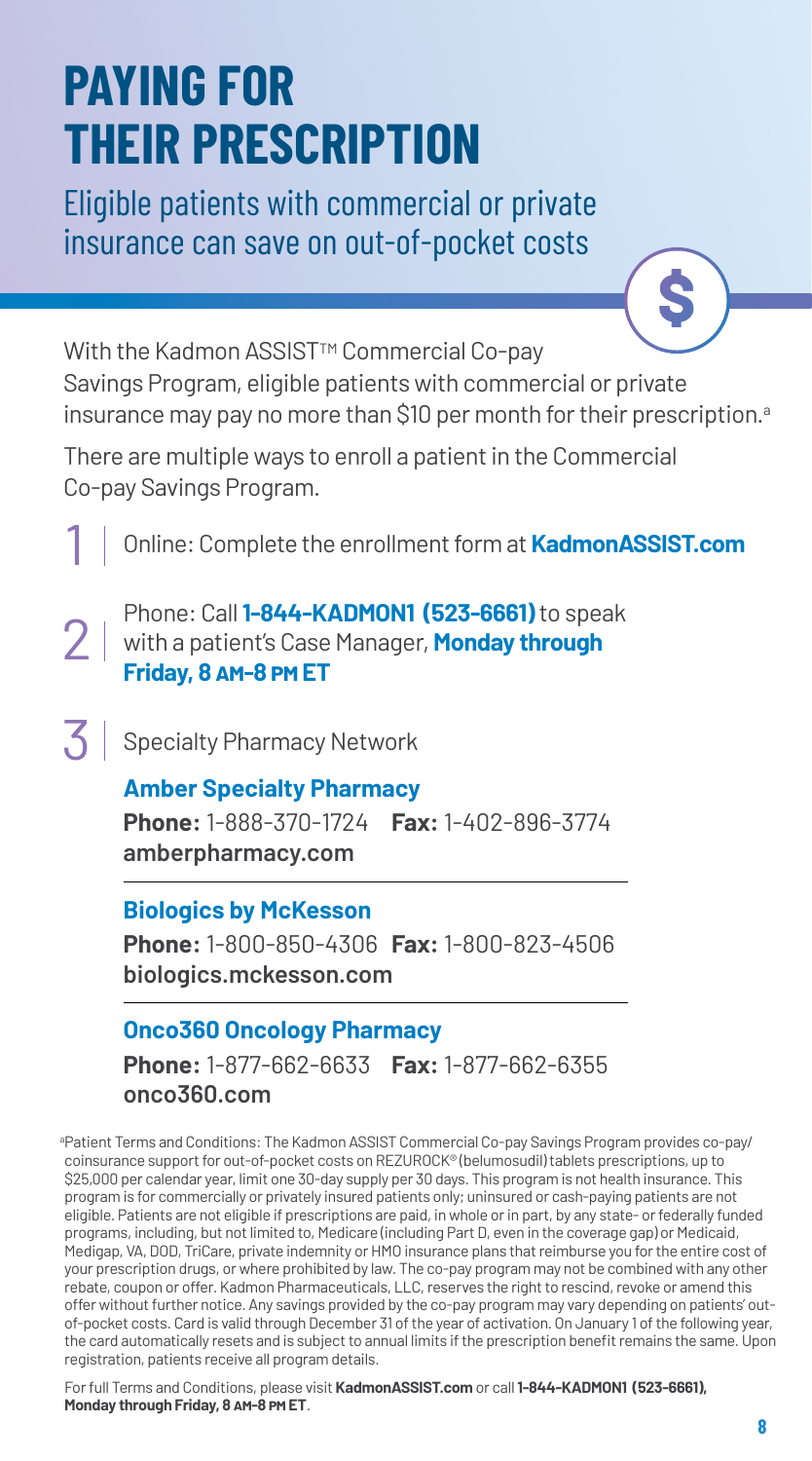# **DISEASE AND TREATMENT EDUCATION**

Additional resources available through Kadmon ASSIST<sup>™</sup>

Patients living with their condition will undoubtedly have questions—not just at diagnosis, but throughout their treatment journey. All eligible patients enrolled in Kadmon ASSIST will receive a Patient Starter Kit with their first prescription of REZUROCK® (belumosudil) , which includes disease information and treatment education.

#### **PERSONAL 1:1 SUPPORT FROM A REGISTERED NURSE**

Case Managers will connect eligible patients with a clinical nurse who can answer their questions about REZUROCK.<sup>b</sup>

- Those who opt in will receive a series of phone calls for the duration of their treatment with REZUROCK to support adherence
- Patients may opt out at any time



**Please see full [Prescribing Information.](https://bit.ly/3uL3Wu9)**